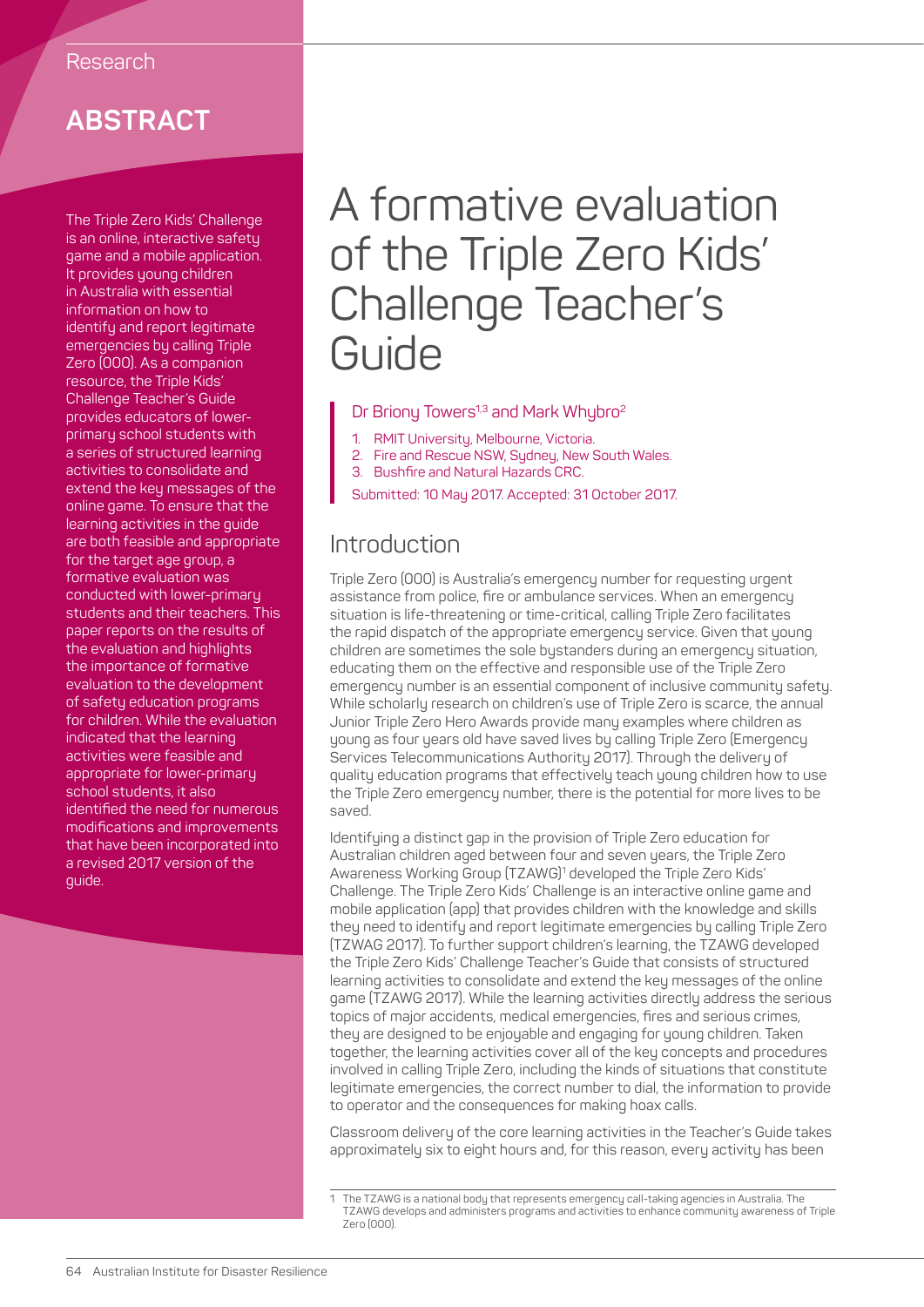### Research

**Table 1: Alignment to the Health and Physical Education component of The Australian Curriculum.**

| <b>Year level</b>  | Learning<br>strand                              | Content description                                                                                                                                                                                                           |
|--------------------|-------------------------------------------------|-------------------------------------------------------------------------------------------------------------------------------------------------------------------------------------------------------------------------------|
| Foundation         | Personal,<br>social and<br>community<br>health. | Being healthy, safe and active:<br>Identify people and<br>demonstrate protective<br>behaviours that help keep<br>themselves safe and healthy.                                                                                 |
|                    |                                                 | Contributing to healthy, active<br>communities:                                                                                                                                                                               |
|                    |                                                 | Identify actions that promote<br>health, safety and wellbeing.                                                                                                                                                                |
| Years 1<br>and $2$ | Personal,<br>social and<br>community<br>health. | Being healthy, safe and active:<br>Practises strategies they<br>can use when they need<br>help with a task, problem or<br>situation.<br>Recognise situations and<br>opportunities to promote<br>health, safety and wellbeing. |
|                    |                                                 | Communicating and interacting<br>for health and wellbeing:                                                                                                                                                                    |
|                    |                                                 | Examine health messages<br>and how they relate to health<br>decisions and behaviours.                                                                                                                                         |

designed to align directly with the Health and Physical Education component of *The Australian Curriculum* (ACARA 2017) (see Table 1).

To ensure that the learning activities in the Teacher's Guide were feasible and acceptable for lower-primary students, the design process incorporated a formative evaluation. Formative evaluation is undertaken during the design of a new program or when an existing program is implemented in a new context (International Federation of Red Cross and Red Crescent Societies 2011). It allows for modifications to be made to the program before full implementation begins and maximises the likelihood that the program will succeed (Administration for Children and Families 2010). In the context of emergency education, formative evaluation is especially important because poorly designed learning activities can have life or death consequences. Indeed, recent research has demonstrated that emergency education programs can unintentionally increase risk by creating confusion or reinforcing misconceptions about appropriate emergency response procedures (see Johnston *et al*. 2014 for examples from the context of children's earthquake education). Despite this, emergency education programs for children are rarely subjected to formative evaluation during the design phase (Towers *et al*. 2016).

For the development of the Teacher's Guide, a formative evaluation was especially important because empirical research that could be applied to the design of the learning activities was distinctly lacking. While various organisations around the world have developed programs and resources for educating children about their



**The Triple Zero Kid's Challenge Teacher's Guide can be downloaded from the website (http://kids.triplezero.gov.au/).**

national emergency call service, an extensive search of the literature located only four published program evaluations. Two of these evaluations (Jones 1980, Rosenbaum, Creedon & Drabman 1981), both conducted in the USA, found that children aged between four and five years could be effectively trained to make an emergency call. However, the content validity of those studies has been eroded by dramatic advancements in telecommunications over the last several decades (i.e. from the demise of rotary dial landlines and rise of smart phone technology). Two more recent evaluations, one conducted in Australia (Wilks *et al*. 2016) and one conducted in the USA (Morgenstern *et al*. 2007), were both focused on programs for children aged between 11 and 13 years. However, results in both studies indicated negligible program effects because the child participants already knew how to make an emergency call.

This paper presents the findings of the formative evaluation of the Triple Zero Kids' Challenge Teacher's Guide. In doing so, it demonstrates the fundamental importance of formative evaluation to the design of quality safety education programs for children. Given the lack of any relevant recent research in this area, it also addresses a significant gap in the literature and provides a foundation for future evaluations of program effectiveness.

# Methods

The evaluation of the Teacher's Guide was conducted in a primary school in the south-eastern region of metropolitan Melbourne. Three Foundation Year teachers were provided with a pilot version of the Teacher's Guide and asked to deliver the lessons during class time. Upon completion of the lessons, students from each class were invited to volunteer for an interview. Of the 60 students who were invited to participate, 22 students (11 male and 11 female) returned a consent form that had been signed by their parent or guardian and were included in the evaluation. All student volunteers were aged between five and six years.

The evaluation employed a predominantly qualitative approach to data collection. While formative evaluation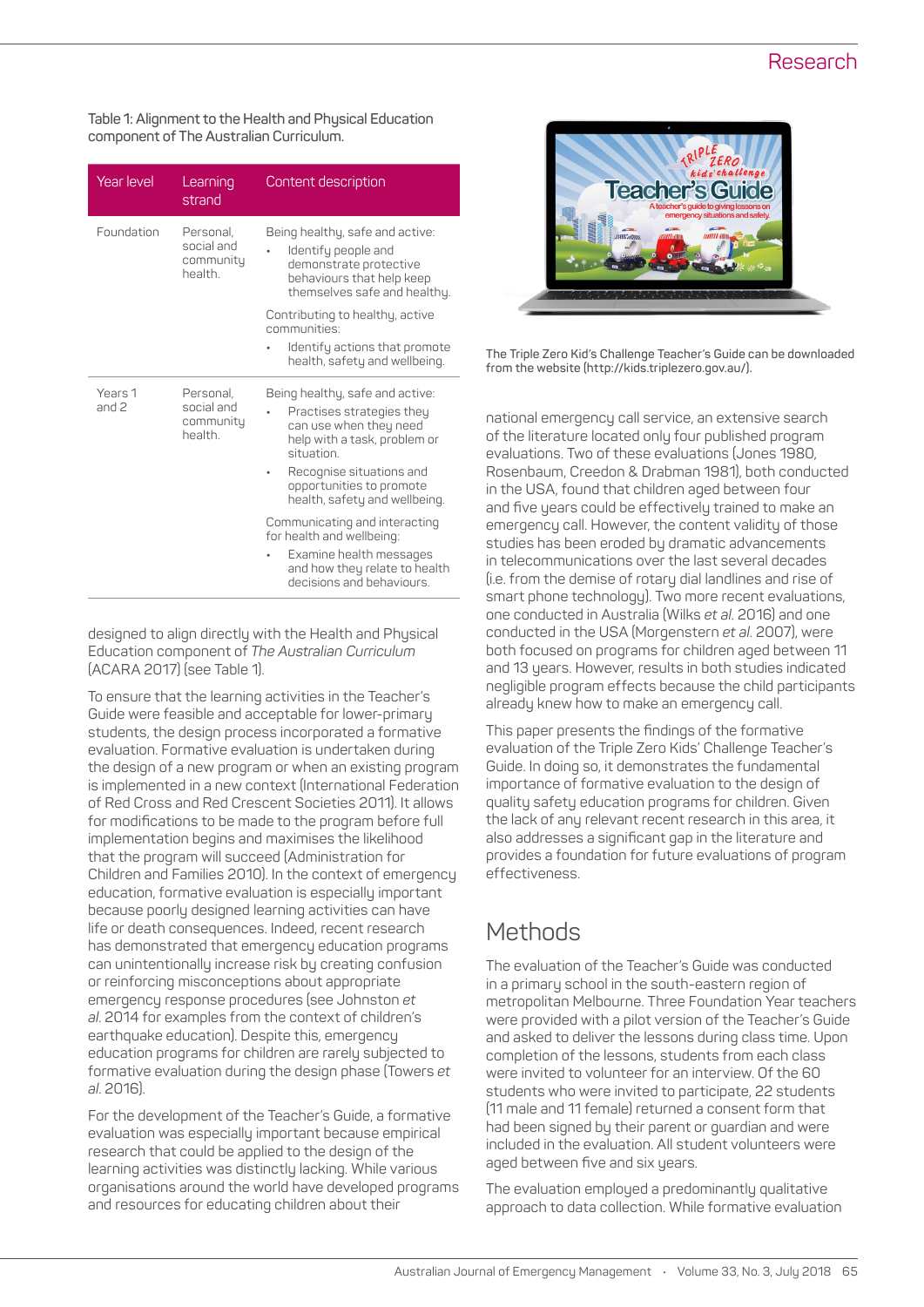can involve quantitative or qualitative methods, it lends itself strongly to the latter (George & Cowan 2004). In contrast to quantitative or experimental approaches, a qualitative approach allows for the emergence of unexpected outcomes and processes, which increases opportunities for program modification and improvement (Patton 2014). A qualitative approach is particularly important for understanding how young children are interpreting key safety concepts and provides a strong basis for redesigning learning activities that directly address common misconceptions and knowledge gaps (Johnson *et al*. 2014, Towers 2015).

Interviews with the children mostly involved semistructured open-ended questions that allowed them to articulate their knowledge from their own perspectives. However, to supplement the qualitative data and provide a quantitative indication of the accuracy of children's knowledge, several structured closed-ended questions were included. To help create a relaxed environment in which the children felt comfortable communicating their perspectives in their own words, they were interviewed in pairs or groups of three (Eder & Fingerson 2002).

The three classroom teachers (all female) who delivered the lessons were invited to provide feedback on the Teacher's Guide via open-ended questions in a written survey. This survey asked the teachers to identify the key strengths and weaknesses of the learning activities and share their perceptions of student learning, engagement and enjoyment. The survey sought teacher recommendations for improving the structure and content of the guide.

Approval for the evaluation was granted by the RMIT Human Research Ethics Committee and the Victorian Department of Education.

# Results and discussion

### Children's knowledge and skills

If children are to be competent and responsible users of the Triple Zero emergency call service they need to correctly identify legitimate emergencies when they occur. The Teacher's Guide includes learning activities aimed at increasing children's knowledge and skills in this area. To assess the viability of these activities, the children were asked to describe an emergency. They responded with various examples of legitimate emergencies, including major accidents, medical emergencies, fires and serious crime. Box 1 provides a selection of representative responses.

#### **Box 1: Children's descriptions of what constitutes an emergency.\***

Claire: *When somebody crashes. When there is a robber.*

Harry: *When there is a fire.*

Amy: *When someone crashes into something.* Simon: *If someone's house is on fire or when someone gets hurt and has to go to the ambulance.*

Kate: *When a fire happens or when someone's lying on the ground and they can't breathe.* Ryan: *Somebody is stealing or there is a robber.* Kate: *When a thief is trying to steal your money. That is very dangerous because someone might try to steal from your house.*

Tim: *Fire. Or when somebody can't breathe.* Erin: *When there is car crash.*

Tanya: *Like when somebody's being a robber and they're taking some stuff. If somebody is hurt real bad like if they fall out of tree. Or if a fire is somewhere.*

Sally: *It's when someone is in trouble.* Interviewer: *What kind of trouble?* Sally: *When there is a fire.* Chris: *When there is a car crash. Or a robber.*

\* All interviewee names are pseudonyms.

To explore the children's knowledge of what constitutes an emergency, they were presented with a series of pictures depicting a range of emergency scenarios, including medical emergencies (e.g. a man collapsed and he can't be woken up), fires (e.g. a fire in the kitchen can't be extinguished) and serious crimes (e.g. a robbery taking is taking place next door).<sup>2</sup> For each scenario, the children were asked to judge whether the scenario depicted was an emergency. Children judged correctly with a high degree of accuracy (98 per cent of responses were correct). Moreover, when asked what should be done in the event of such an emergency, all children responded with 'call triple zero'.

The Teacher's Guide also contains activities designed to help children distinguish between 'big accidents' that constitute legitimate medical emergencies and 'small accidents' that constitute minor injuries that can be adequately treated at home. To assess the viability of those activities, children were asked to describe the difference between a 'big accident' and a 'small accident'. In their responses, some children made the distinction by providing examples of each, while other children made

<sup>2</sup> Pictures of the emergency scenarios were taken from the Triple Zero Kids Challenge Teacher's Guide and the online games.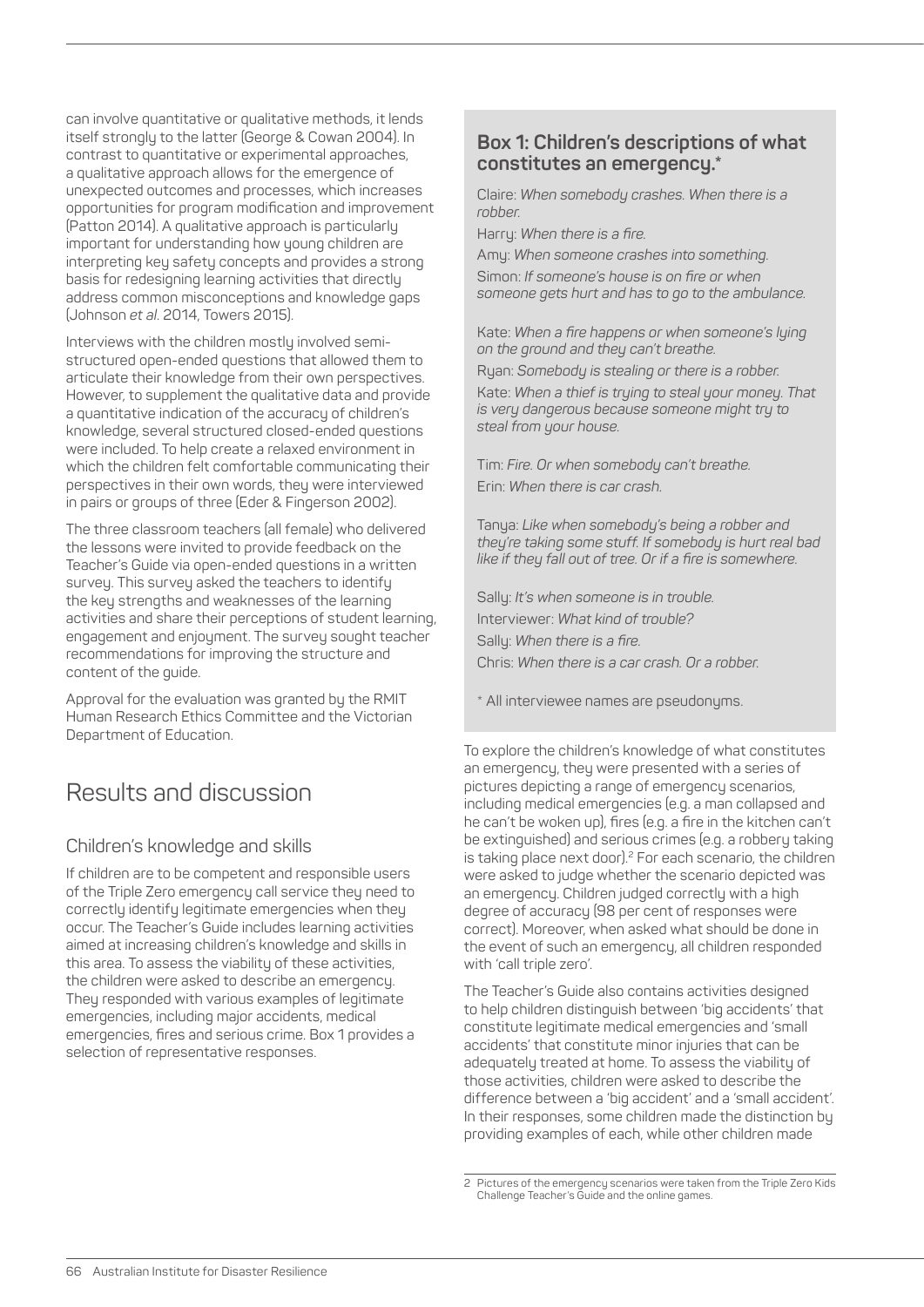the distinction by suggesting the appropriate level of response. Box 2 provides a selection of representative responses.

#### **Box 2: Children's descriptions of 'big accidents' and 'small accidents'.**

Interviewer: *What is a big accident?*

Sally: *When you fall over and get cut a little, it's not a big accident.* 

Chris: *Well, when someone just fell over and hurts their knee is a small accident. When a fire catches the whole house is a big accident.*

Harry: *When there is a big accident, you call triple zero.*

Interviewer: *And what if it is a small accident?* Claire: *Just put a band-aid on it.*

Kate: *For a big accident you call triple zero, but for a small accident you don't.*

To explore the extent to which the children could distinguish between 'big accidents' and 'small accidents', they were presented with a series of scenarios that were representative of each (e.g. 'Dad has fallen off the roof and he can't move', 'The boy has fallen off his skateboard and scraped his knee'). For each scenario, the children were asked to identify whether it was a 'big accident' or a 'small accident'. They were able to do this with a high degree of accuracy (98 per cent of responses were correct). When prompted, the children were able to correctly identify that a 'big accident' would require a call to Triple Zero, whereas a small accident would not.



**Lesson four of the guide is about big and small accidents.**

The Teacher's Guide also includes activities for teaching children how to determine whether or not someone is unconscious. It does so for two reasons. First, if a child is alone with a parent or guardian who is unconscious they

must quickly identify this as a medical emergency and call Triple Zero. Second, if a child can make an accurate assessment and relay it to the Triple Zero operator, the call can be triaged more effectively. When asked to explain the meaning of 'unconscious' most children accurately identified the two key signs that are:

- **•** the person is not awake
- **•** the person cannot be woken up.

Box 3 provides a selection representative responses.

#### **Box 3: Children's explanations of the meaning of 'unconscious'.**

Tanya: *[It's] When you are breathing but you can't move.*

Carol: *He can't move and he can't wake up.*

Damien: *Unconscious means he's breathing but not moving. You can try to wake him up, but he will not wake up and you will have to call Triple Zero for an ambulance to make them feel better and wake them up.*

Chris: *It means they are quiet and asleep and they can't move.*

Sally: *And you can't wake them up.*

Chris: *And if you want to wake them up you'll have to try to move their shoulder and call them by their name.* 

Of note, two children suggested that if someone is awake and cannot breathe, they are unconscious. In light of this finding, the Teacher's Guide was revised so that teachers are made aware of the potential for children to misunderstand the meaning of unconscious.

While the children could identify the scenarios that require a call to Triple Zero with a high degree of accuracy, the interviews revealed some confusion concerning the actual number that should be input into the phone. When asked to dial Triple Zero into the keypad of a toy phone, all of the children entered the correct number of zeros (three). However, when asked to verbally recite the number, at least three children responded incorrectly with 'zero zero'. The Teacher's Guide was revised so that teachers are aware to consistently reinforce that the Triple Zero emergency number includes three zeros.

A further issue was revealed when one child said they would be able to call Triple Zero because they knew the password for their parent's mobile phone. While it is possible to call Triple Zero without unlocking the keypad or keying-in a personal identification number, this had not been made explicit in the pilot version of the Teacher's Guide. Indeed, a subsequent scan of various educational resources from other countries found that this issue is frequently overlooked. Given that 5.78 million Australians (about 31 per cent) have no fixed landline at home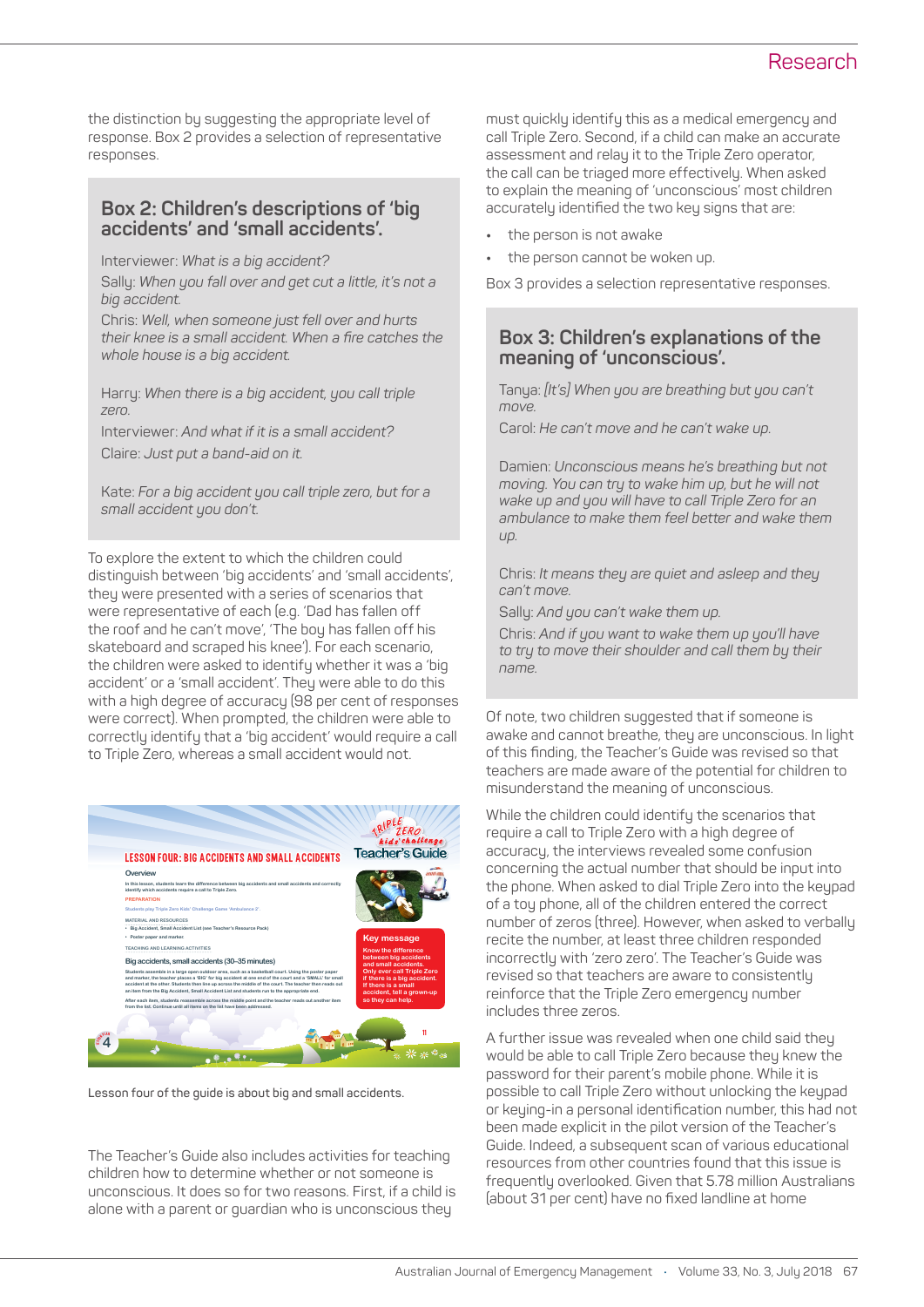(Australian Communications and Media Authority 2016), it is increasingly likely that if a child needs to call Triple Zero, they will need to do so from a mobile phone. Hence, the Teacher's Guide was modified to provide specific advice on how to call Triple Zero from a locked mobile phone.

Teaching young children how to call Triple Zero comes with a risk that they will test out their newly acquired knowledge by making nuisance or hoax calls. Hoax calls place a significant burden on the emergency call service. People making falsified, mischievous or hoax calls can face significant fines or prison sentences. Given that children are responsible for a significant proportion of hoax calls, the Teacher's Guide has a full lesson devoted to this topic. While only a few children were familiar with the term 'hoax call', when asked what would happen if someone called Triple Zero in the absence of a real emergency, all children demonstrated a clear understanding of the serious repercussions for both the caller and the emergency services. Box 4 provides a selection of representative responses.

#### **Box 4: Children's knowledge of the repercussions of hoax calls.**

Interviewer: *Do you know what a Triple Zero hoax call is?*

Claire and Harry: *No*

Interviewer: *What if someone calls Triple Zero, but there is not really an emergency?*

Harry: *They will get into trouble from the police, or from their mum and dad.*

#### Interviewer: *Why?*

Harry: *Because they were tricking the police.*

Claire: *And the kids were also tricking their mum and dad.*

Interviewer: *What happens if somebody does that?* Harry: *They are going to get into big trouble from the police.*

Interviewer: *Do you know what a Triple Zero hoax call is?*

Amy: *You are tricking someone and you are pretending that there is an emergency but actually there is not.*

Interviewer: *What happens if someone does that?* Amy: *They might get taken away.*

Interviewer: *By who?*

Amy: *The police.*

Interviewer: *Why?*

Amy: *Because they did a bad thing and it wasted the police's time and the other peoples. They can't get other peoples' call who really need help.*

In the event of a legitimate emergency, children need to understand the circumstances under which they

should call Triple Zero: namely, when no other adults or older siblings are present. The Teacher's Guide explicitly addresses this by teaching children that the first step in an emergency is to check if an adult or an older sibling is available to help. Most children demonstrated a clear understanding of the circumstances under which they should make the call themselves. Only one child exhibited some confusion when he stated 'But we're still kids, and kids are not allowed to call Triple Zero until Grade 1'. Box 5 provides a selection of representative responses.

#### **Box 5: Children's knowledge of the circumstances under which a child should call Triple Zero.**

Interviewer: *What should you do if there is an emergency?*

Damien: *Call zero zero zero.*

Interviewer: *If you are with a grown-up who should call Triple Zero?*

Damien: *The grown-up.*

Interviewer: *If you are all by yourself who should call Triple Zero?*

Damien: *You have to ring it yourself.*

Interviewer: *What should you do if there is an emergency?*

Rose: *Zero zero zero, Triple Zero.*

Interviewer: *If you are with grownups, who should call Triple Zero?*

Krissy: *Your mum or your dad.*

Interviewer: *If you are by yourself who should call Triple Zero?*

Krissy: *Yourself.*

Interviewer: *What should you do when there is an emergency?*

Claire: *Call zero zero zero.*

Interviewer: *If you are with grownups who should call Triple Zero?*

Claire and Harry: *Grownup*s!

Interviewer: *And if you are by yourself and no grownups around who should call Triple Zero?* Claire and Harry: *You!*

When calling Triple Zero, the caller needs to provide the operator with several pieces of key information. In the first instance, they must be able to inform the operator of which emergency service they require; police, fire or ambulance. The Teacher's Guide includes activities designed to increase children's knowledge of which emergency service to ask for. In the interviews, when asked which emergency service they would ask for in the event of fire, a medical emergency or a serious crime, all of the children responded correctly with 'fire brigade', 'ambulance' and 'police', respectively. Additionally, throughout the interview, when presented with various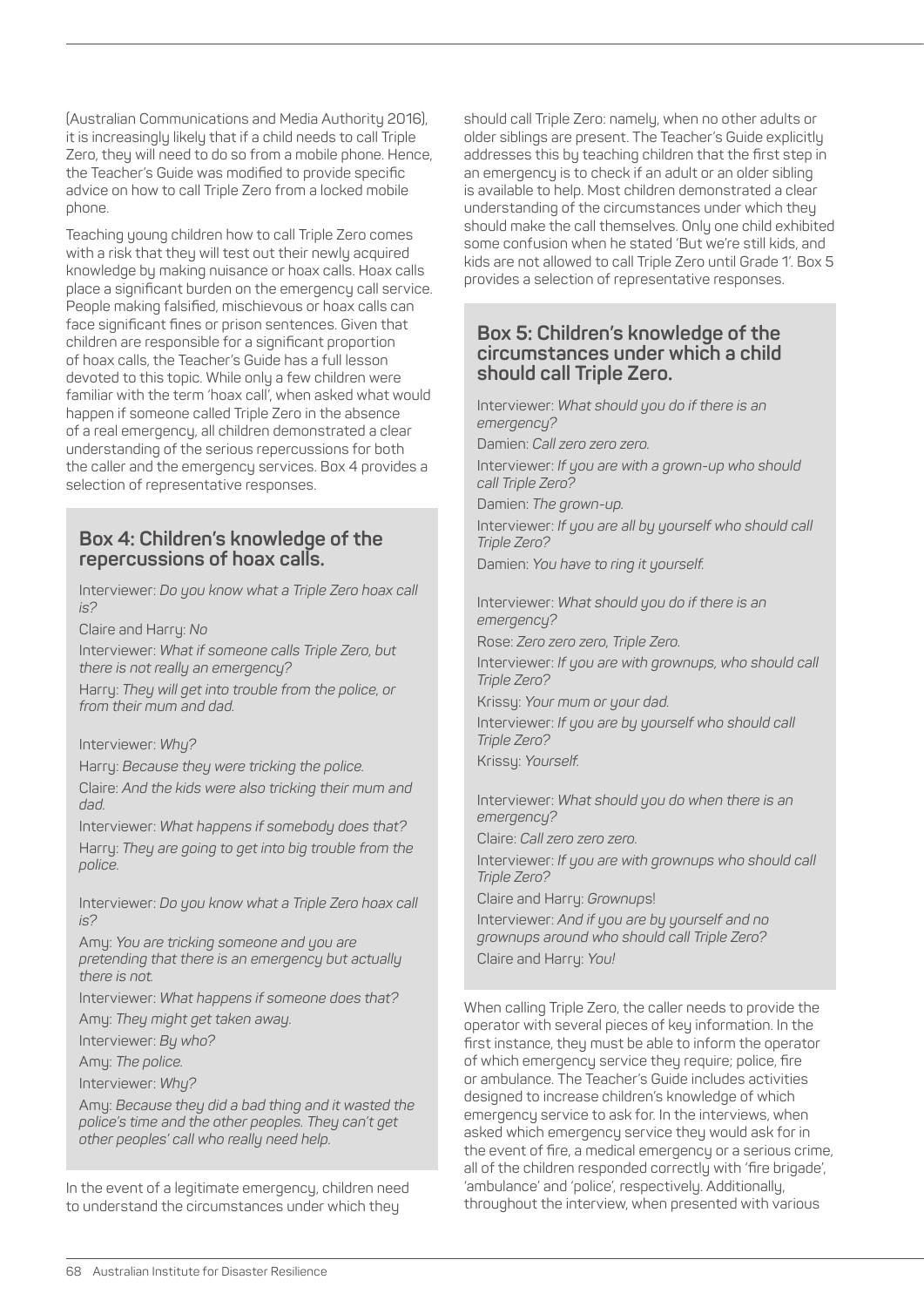types of emergency scenarios, the children correctly identified which emergency service would be required. They did so with a high degree of accuracy (97 per cent of responses were correct).

When calling Triple Zero, the caller also needs to inform the Triple Zero operator of the precise location of the emergency, including the state, town and street address. It is also helpful if the caller can provide the phone number they are calling from. The pilot version of the Teacher's Guide included a 'My Phone Number and Address' card for children to take home and complete with their parents or guardians as a homework activity. However, the interviews revealed that this approach had been largely ineffective. While 13 of the 22 children interviewed knew what town they lived in, only five knew their full street address. Furthermore, only one child knew which state they lived in and only one child could recite their phone number. These findings indicated that relegating this learning to a homework activity represented a significant gap in the Teacher's Guide. This lesson has been revised to include class-based activities to help children learn their state, town, street address and phone number.



**Calling Triple Zero (000) from mobile phones does not require the phone to be unlocked.**

### Teacher feedback

The teachers judged the Teacher's Guide and associated lessons to be of a high quality. They felt the lessons were well structured and that the learning objectives were clear. They also reported that the content was age-appropriate and the learning activities were easy for the children to understand. When asked about their perceptions of student learning, the teachers reported that the activities in the Teacher's Guide had been highly effective in building children's knowledge

of what constitutes an emergency and how to respond appropriately. Box 6 provides a selection of representative responses. Teachers also reported a high level of student engagement in the learning activities. They attributed this to the interactive, game-based approaches, which were described as being 'highly enjoyable for the children'. Providing further evidence of student engagement, one teacher reported that 'the children often asked to do the program'.

### **Box 6: Teacher's perceptions of student learning.**

Teacher 1: *Students were able to highlight exactly what an emergency was and what processes to take during an emergency – including calling Triple Zero.*

Teacher 2: *Students developed a greater understanding of what constitutes an emergency and what the options are for getting assistance during an emergency.*

Teacher 3: *Students definitely learnt about when to call in case of an emergency and who to call - police, fire, ambulance.* 

The teachers strongly agreed that the learning objectives and activities in the Teacher's Guide align with the Health and Physical Education component of *The Australian Curriculum* and they cited this as a key strength. Specifically, the Health and Physical Education curriculum for Foundation Year, Grade 1 and Grade 2 includes a learning strand on personal, social and community health, which is largely focused on identifying and responding to emergencies (ACARA 2017). The teachers explained that this direct alignment is essential because an overcrowded curriculum significantly constrains opportunities for the delivery of stand-alone programs. While the pilot version of the Teacher's Guide had included an extensive table detailing the links across *The Australian Curriculum*, it was hidden away at the back of the resource. In an attempt to promote increased uptake, the introductory message at the beginning of the Teacher's Guide was revised to ensure that the direct link to the health and physical education curriculum is readily apparent to teachers.

The teachers also identified the use of information and communication technology (ICT) (i.e. the online game scenarios) as a key strength. Moreover, they identified a valuable approach to integrating ICT for enhanced lesson delivery. In the pilot version of the Teacher's Guide, teachers were encouraged to prepare their students for each lesson by encouraging them to play the corresponding online game. However, the teachers employed an alternative approach. They commenced each lesson by presenting the corresponding online game scenario to the whole class via an electronic whiteboard. In classrooms where there is limited access to computers or other digital devices, or when there isn't time for every student to play the corresponding